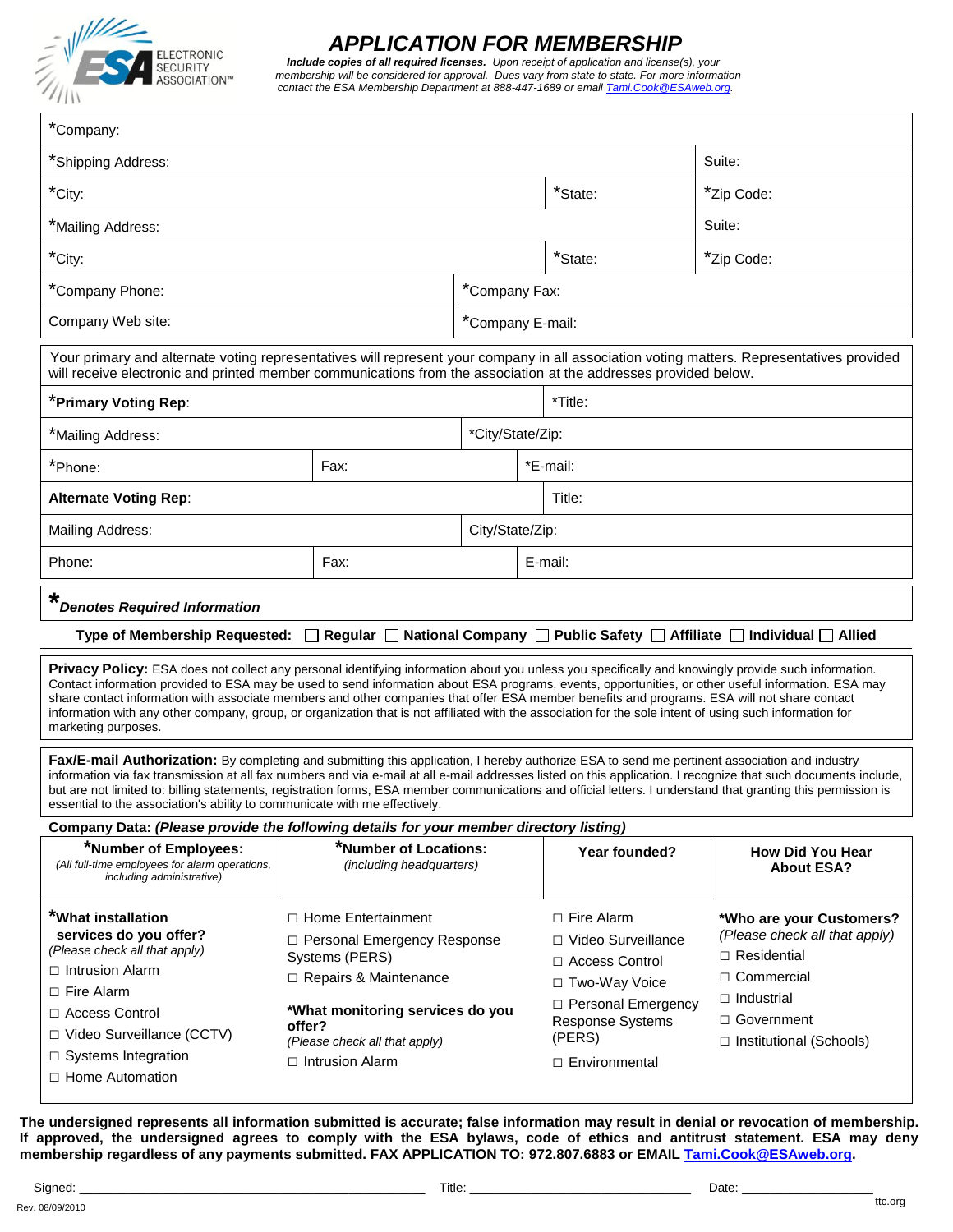## **\*\*ADDITIONAL BRANCH LOCATIONS ONLY\*\***

### **Please use as many copies of this form as needed to provide contact information for each branch to receive member benefits and to be included in the ESA member directory.**

| <b>Branch Name:</b>           |             |                                         |                                         |                                         |  |  |  |
|-------------------------------|-------------|-----------------------------------------|-----------------------------------------|-----------------------------------------|--|--|--|
| <b>Branch Address:</b>        |             |                                         |                                         | Suite/Room:                             |  |  |  |
| City:                         |             | State:                                  |                                         | Zip Code:                               |  |  |  |
| Phone Number:                 | Fax Number: |                                         |                                         |                                         |  |  |  |
| Web site:                     |             | Number of Employees (at this location): |                                         |                                         |  |  |  |
| <b>Branch Contact:</b>        | Title:      |                                         |                                         |                                         |  |  |  |
| <b>Branch Contact E-mail:</b> |             |                                         |                                         |                                         |  |  |  |
|                               |             |                                         |                                         |                                         |  |  |  |
| <b>Branch Name:</b>           |             |                                         |                                         |                                         |  |  |  |
| <b>Branch Address:</b>        |             |                                         |                                         | Suite/Room:                             |  |  |  |
| City:                         | State:      |                                         |                                         | Zip Code:                               |  |  |  |
| Phone Number:                 | Fax Number: |                                         |                                         |                                         |  |  |  |
| Web site:                     |             |                                         | Number of Employees (at this location): |                                         |  |  |  |
| <b>Branch Contact:</b>        | Title:      |                                         |                                         |                                         |  |  |  |
| <b>Branch Contact E-mail:</b> |             |                                         |                                         |                                         |  |  |  |
|                               |             |                                         |                                         |                                         |  |  |  |
| <b>Branch Name:</b>           |             |                                         |                                         |                                         |  |  |  |
| <b>Branch Address:</b>        |             |                                         |                                         | Suite/Room:                             |  |  |  |
| City:                         | State:      |                                         |                                         | Zip Code:                               |  |  |  |
| Phone Number:                 | Fax Number: |                                         |                                         |                                         |  |  |  |
| Web site:                     |             |                                         |                                         | Number of Employees (at this location): |  |  |  |
| <b>Branch Contact:</b>        | Title:      |                                         |                                         |                                         |  |  |  |
| <b>Branch Contact E-mail:</b> |             |                                         |                                         |                                         |  |  |  |
|                               |             |                                         |                                         |                                         |  |  |  |
| <b>Branch Name:</b>           |             |                                         |                                         |                                         |  |  |  |
| <b>Branch Address:</b>        |             |                                         |                                         | Suite/Room:                             |  |  |  |
| City:                         |             | State:                                  |                                         | Zip Code:                               |  |  |  |
| Phone Number:                 | Fax Number: |                                         |                                         |                                         |  |  |  |
| Web site:                     |             |                                         | Number of Employees (at this location): |                                         |  |  |  |
| <b>Branch Contact:</b>        | Title:      |                                         |                                         |                                         |  |  |  |
| <b>Branch Contact E-mail:</b> |             |                                         |                                         |                                         |  |  |  |